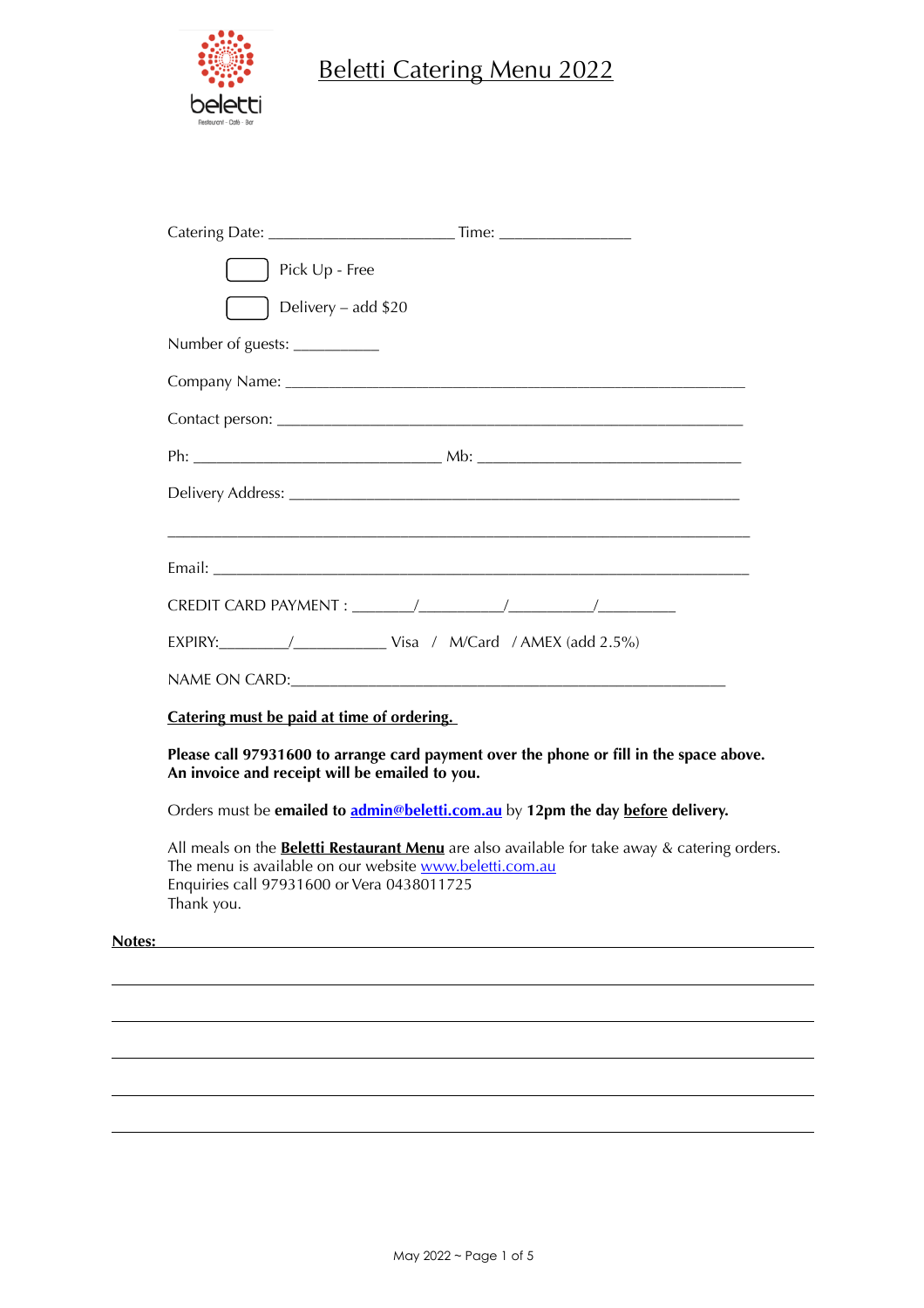|   | <b>Bread Based Easy Meal Options</b>                                                                                                                                                           | $Q =$ Quantity; W=Wrap, R= Roll; S= Sandwich;              |  |  |  |  |
|---|------------------------------------------------------------------------------------------------------------------------------------------------------------------------------------------------|------------------------------------------------------------|--|--|--|--|
| Q |                                                                                                                                                                                                |                                                            |  |  |  |  |
|   | Breakfast - Egg Bacon Relish Roll @ \$13.00                                                                                                                                                    |                                                            |  |  |  |  |
|   | (All breakfasts from the restaurant menu are also available)                                                                                                                                   |                                                            |  |  |  |  |
|   | <b>Lunch</b>                                                                                                                                                                                   |                                                            |  |  |  |  |
|   | Gourmet Wrap (W) @ \$10.00 each                                                                                                                                                                |                                                            |  |  |  |  |
|   | Gourmet Ciabatta Roll (R) @ \$12.00 each                                                                                                                                                       | Sandwich (S) @ \$7.50 each                                 |  |  |  |  |
|   | Chicken<br>With mayo, cheese & tomato                                                                                                                                                          | S<br>W<br>R                                                |  |  |  |  |
|   | <b>Triple Smoked Ham</b><br>With fresh tomato, cheese & aioli                                                                                                                                  | S<br>W<br>R                                                |  |  |  |  |
|   | <b>Tuna</b><br>With mayo, red onion & corn                                                                                                                                                     | S<br>W<br>R                                                |  |  |  |  |
|   | Salad<br>with lettuce, tomato, cucumber, carrot & mayo                                                                                                                                         | $\mathsf S$<br>W<br>${\sf R}$                              |  |  |  |  |
|   | Chicken Baguette \$15.00 each - crumbed fried chicken tenders, tomato, onion, cheese, lettuce.                                                                                                 |                                                            |  |  |  |  |
|   | homemade honey mustard mayonnaise                                                                                                                                                              |                                                            |  |  |  |  |
|   | Pulled Beef Sliders (2per serve) - \$15.00 - with relish, onion, tomato, cheese                                                                                                                |                                                            |  |  |  |  |
|   | Pasta Bowls \$17.00<br>Penne Napoli<br>Linguine Carbonara                                                                                                                                      | <b>Soup of the Day</b><br>\$8.00                           |  |  |  |  |
| Q | <b>Platters</b>                                                                                                                                                                                |                                                            |  |  |  |  |
|   | Antipasto Platter - (serves 8) \$120.00<br>With a selection of cured meats, marinated vegetables, olives, cheese and grissini sticks                                                           |                                                            |  |  |  |  |
|   | Lemon Pepper Calamari platter - (serves 8 - 10) \$120.00                                                                                                                                       |                                                            |  |  |  |  |
|   |                                                                                                                                                                                                |                                                            |  |  |  |  |
|   | Cheese Platter / serve: \$90 (serves 8 - 10)<br>A selection of local & Victorian cheeses, dried fruit & crackers                                                                               |                                                            |  |  |  |  |
|   | Fruit Serve: \$7.50 p/person<br>A selection of fresh seasonal fruit                                                                                                                            | Trio of Dips Platter (serves 10) \$70<br>served with bread |  |  |  |  |
| Q | <b>Salads</b><br>Greek Salad \$55.00 per small tray (serves 6-8)<br>Baby cos leaves with tomato, cucumber, feta cheese, red onion & black olives with a lemon, oregano &<br>olive oil dressing | add marinated chicken \$55.00 per bowl                     |  |  |  |  |
|   | <b>Beletti Salad</b> \$60.00 per tray (serves 6-8)<br>Mixed lettuce, cherry tomatoes, bocconcini cheese, cucumber, red onion & balsamic dressing                                               | add marinated chicken \$55.00 per bowl                     |  |  |  |  |
|   | Mixed Garden Salad: \$45.00 per bowl (serves 4)<br>With lettuce, tomato, cucumber, carrot with an olive oil and vinegar dressing                                                               |                                                            |  |  |  |  |
|   | Individual Grilled Chicken Salad (GF): \$20.00<br>With lettuce, tomato, cucumber with an olive oil and vinegar dressing                                                                        |                                                            |  |  |  |  |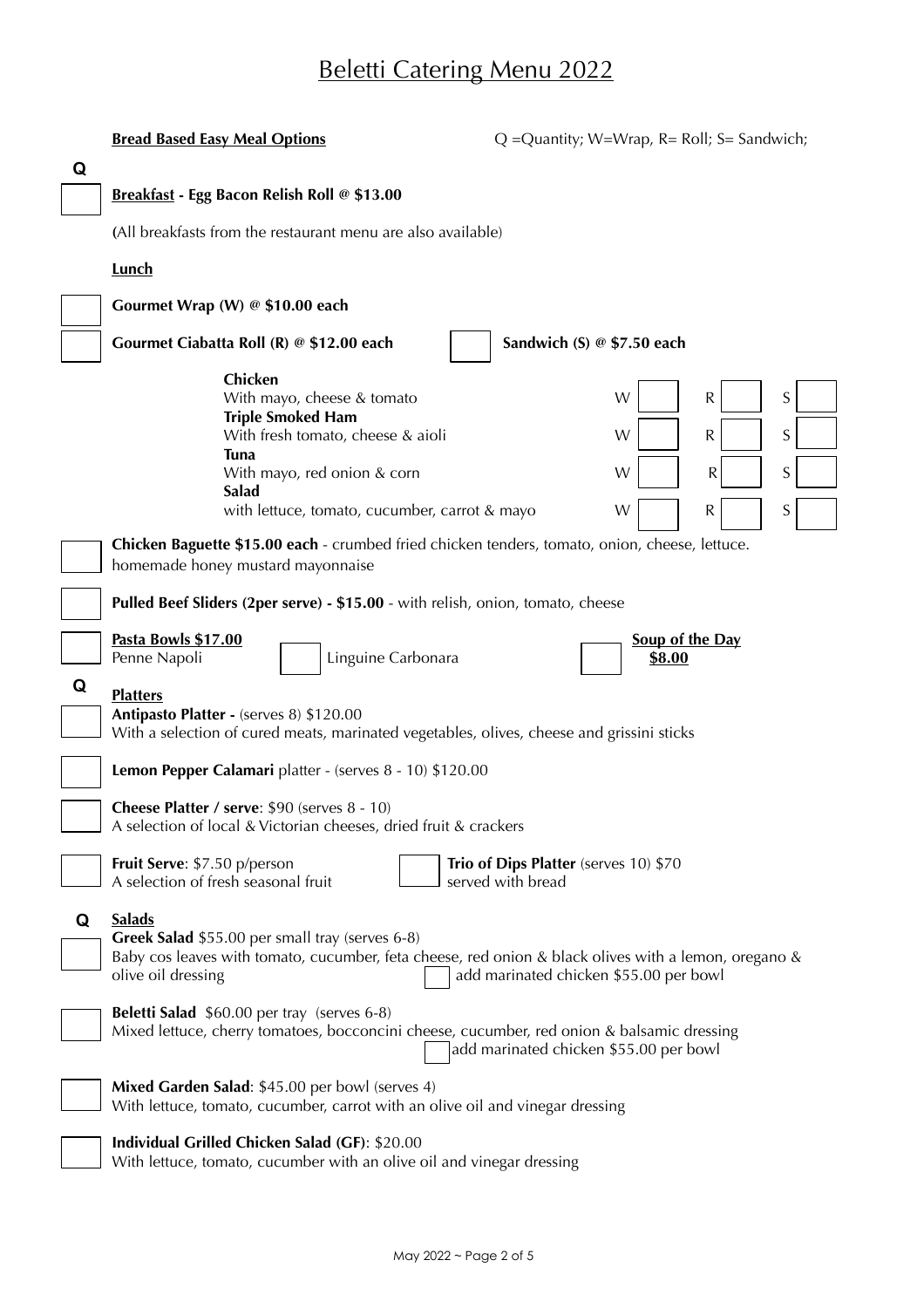| Q | <b>Individual Canapés</b>                                                                                                  |  |
|---|----------------------------------------------------------------------------------------------------------------------------|--|
|   | \$5.00 each<br>Mini Chicken Burger                                                                                         |  |
|   | Homemade Arancini (golf ball size) (VEG)<br>\$4.00 each                                                                    |  |
|   | Crumbed Chicken Tenders<br>\$4.00 each<br>Homemade Mini Beef Pie<br>\$3.00 each                                            |  |
|   | Homemade Mini Sausage Rolls<br>\$3.00 each                                                                                 |  |
|   | \$3.00 each<br>Mini Vegetarian Quiche (VEG)                                                                                |  |
|   | Panko Crumbed Prawns Served with Sweet Chilli Sauce \$4.00 each                                                            |  |
|   |                                                                                                                            |  |
| Q |                                                                                                                            |  |
|   | Savouries Platter: $$100.00$ per platter - serves $8$ - Please select 4 (total 32 pieces)<br>Canapés Selections Served Hot |  |
|   | Lemon Pepper Calamari (2 per serve)                                                                                        |  |
|   | Homemade Arancini                                                                                                          |  |
|   | Fried Chicken Tender                                                                                                       |  |
|   | Mini Beef Pies                                                                                                             |  |
|   | Mini Sausage Rolls                                                                                                         |  |
|   | Mini Vegetarian Quiches (VEG)<br>Beef Meatballs with Napoli sauce                                                          |  |
|   | Vegetarian Frittata (GF)                                                                                                   |  |
|   | Thick cut chips                                                                                                            |  |
|   |                                                                                                                            |  |
|   | Morning Tea / Afternoon Tea Options \$4.50 each                                                                            |  |
| Q | Croissant<br>Muffin<br>Cookie<br>Jam Doughnut<br>Scone w jam &cream                                                        |  |
|   | Danish<br>Mini muffins (min 12) \$3.00 each<br>Mini Biscuit (\$3.00 each)                                                  |  |
|   |                                                                                                                            |  |
|   | Vanilla Yogurt with berries \$6.00 each                                                                                    |  |
|   |                                                                                                                            |  |
|   | <b>Beverages</b>                                                                                                           |  |
|   | <b>San Pellegrino Mineral Waters</b><br>San Pellegrino Varieties 250mls: \$5.00 each                                       |  |
|   | Q<br>Sparkling Mineral Water 250mls \$5.00                                                                                 |  |
|   | Sparkling Mineral Water 750mls: \$12.00<br>Chinotto<br>Aranciata Rossa                                                     |  |
|   |                                                                                                                            |  |
|   | Soft Drink Cans \$2.50<br>Coke Zero<br>Fanta<br>Coke<br>Sprite<br>Lift                                                     |  |
|   |                                                                                                                            |  |
|   | Coke Zero<br>Soft Drink Bottles 1.25litre \$6<br>Coke<br>Sprite                                                            |  |
|   | Juices 2 litre \$10.00<br>Pineapple<br>Apple<br>Orange                                                                     |  |
|   | Individual Juices \$5.00<br>Orange<br>Pineapple<br>Apple Blackcurrant<br>Apple                                             |  |
|   |                                                                                                                            |  |
|   | <b>Coffees</b>                                                                                                             |  |
|   | Order<br><b>Name</b>                                                                                                       |  |
|   |                                                                                                                            |  |
|   |                                                                                                                            |  |
|   |                                                                                                                            |  |
|   |                                                                                                                            |  |
|   |                                                                                                                            |  |
|   |                                                                                                                            |  |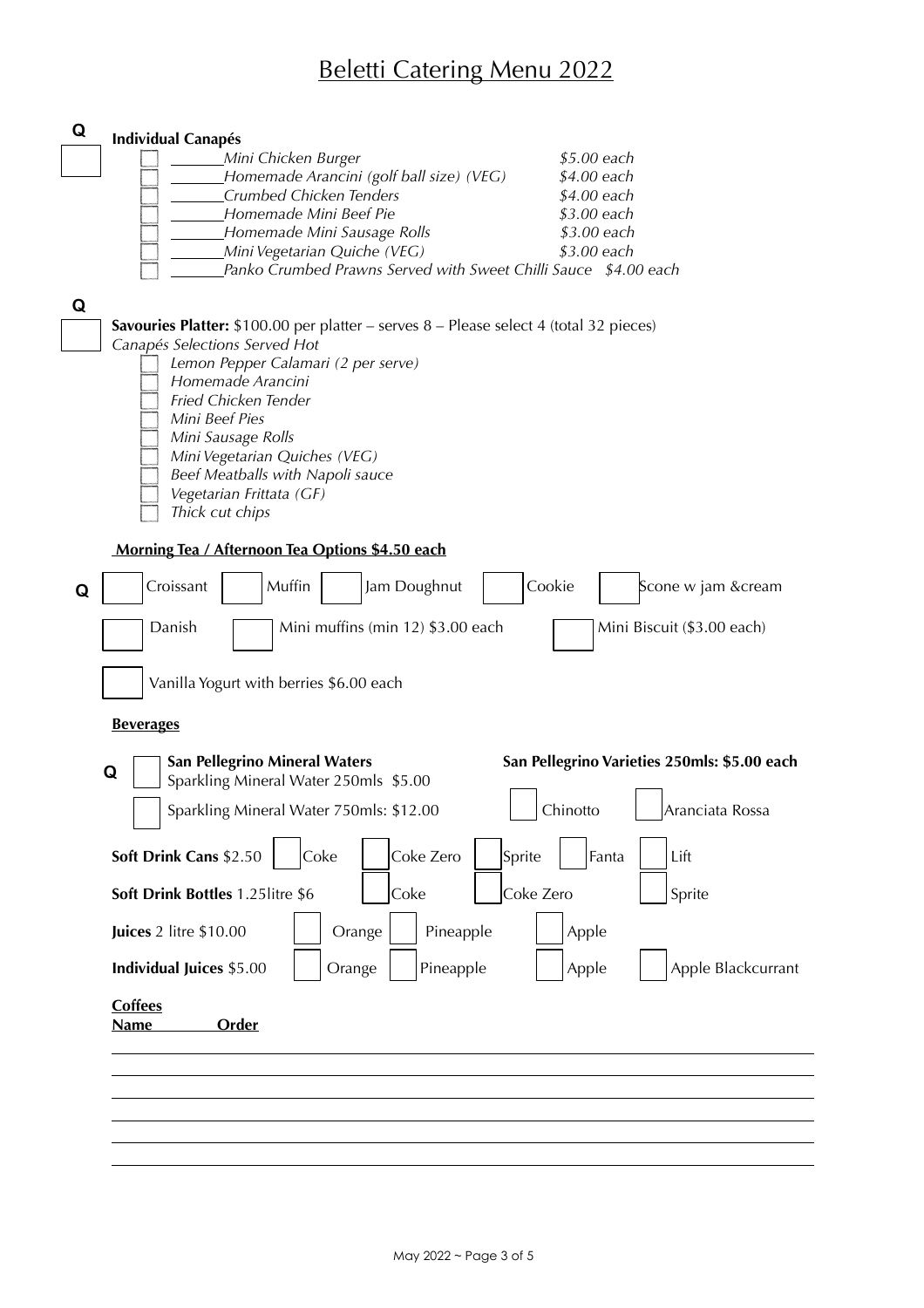Please email to admin@beletti.com.au

Enquiries call 97931600 or Vera 0438011725

| <b>Working Lunch</b>                                                                                                                                                                                       |                                                                                                          |  |  |  |
|------------------------------------------------------------------------------------------------------------------------------------------------------------------------------------------------------------|----------------------------------------------------------------------------------------------------------|--|--|--|
| PURCHASE ORDER # ___________                                                                                                                                                                               |                                                                                                          |  |  |  |
|                                                                                                                                                                                                            | $\begin{array}{c}\n\text{CONTACT} \# \underline{\hspace{1cm}}\end{array}$                                |  |  |  |
| TOTAL # OF GUESTS                                                                                                                                                                                          |                                                                                                          |  |  |  |
| <b>ADDRESS</b><br><u> 1989 - John Stein, Amerikaansk politiker (</u>                                                                                                                                       |                                                                                                          |  |  |  |
| Pick Up - Free<br>Delivery \$20 per delivery                                                                                                                                                               |                                                                                                          |  |  |  |
| <u>MORNING TEA \$4.50 per person</u> Delivery Time No of Guests (select one)                                                                                                                               |                                                                                                          |  |  |  |
| Muffin<br>Jam Doughnut<br>Croissant<br>Yogurt with granola & berries $$6$ $\Box$ Danish                                                                                                                    | Cookie<br>Scone w jam & cream<br>Mixed MT box (min 12) (select one)                                      |  |  |  |
| LUNCH \$25 per person<br>Delivery Time No of Guests<br>One Sandwich, 1/2 Wrap (varied fillings) & 2 Canapé choices (below)<br>One Sandwich, 1/2 Ciabatta roll (varied fillings) & 2 Canapé choices (below) | <u> The Common Sta</u>                                                                                   |  |  |  |
| Mini Beef Slider<br>Panko Prawn<br>Mini Beef Pie<br>Arancini (veg)<br>Mini Chicken Souvlaki<br>Chips<br>Vegetable Quiche<br>Vegetarian Frittata                                                            | Dips with Toasted Ciabatta<br>Homemade Sausage Roll<br>Crumbed Chicken Tender<br>Vegetarian Bruschetta   |  |  |  |
| AFTERNOON TEA \$4.50 per person Delivery Time<br>Muffin<br>Jam Doughnut<br>Croissant<br>Yogurt with granola & berries $$6$   Danish<br><b>BEVERAGES - PAGE 3</b>                                           | No of Guests (select one)<br>Cookie<br>$\vert$ Scone w jam & cream<br>Mixed MT box (min 12) (select one) |  |  |  |
| <b>Dietary Requirements</b>                                                                                                                                                                                |                                                                                                          |  |  |  |
| Name                                                                                                                                                                                                       |                                                                                                          |  |  |  |
|                                                                                                                                                                                                            |                                                                                                          |  |  |  |
|                                                                                                                                                                                                            |                                                                                                          |  |  |  |
|                                                                                                                                                                                                            |                                                                                                          |  |  |  |
| <b>Minimum 24 hour notice is required for Working Lunch</b>                                                                                                                                                |                                                                                                          |  |  |  |
| \$20.00 Delivery to Dandenong and surrounding suburbs                                                                                                                                                      |                                                                                                          |  |  |  |
| The Beletti Restaurant Menu is also available for take away<br>& catering orders everyday                                                                                                                  |                                                                                                          |  |  |  |
| Function and Events Information                                                                                                                                                                            |                                                                                                          |  |  |  |
| and Menus are also available at www.beletti.com.au                                                                                                                                                         |                                                                                                          |  |  |  |